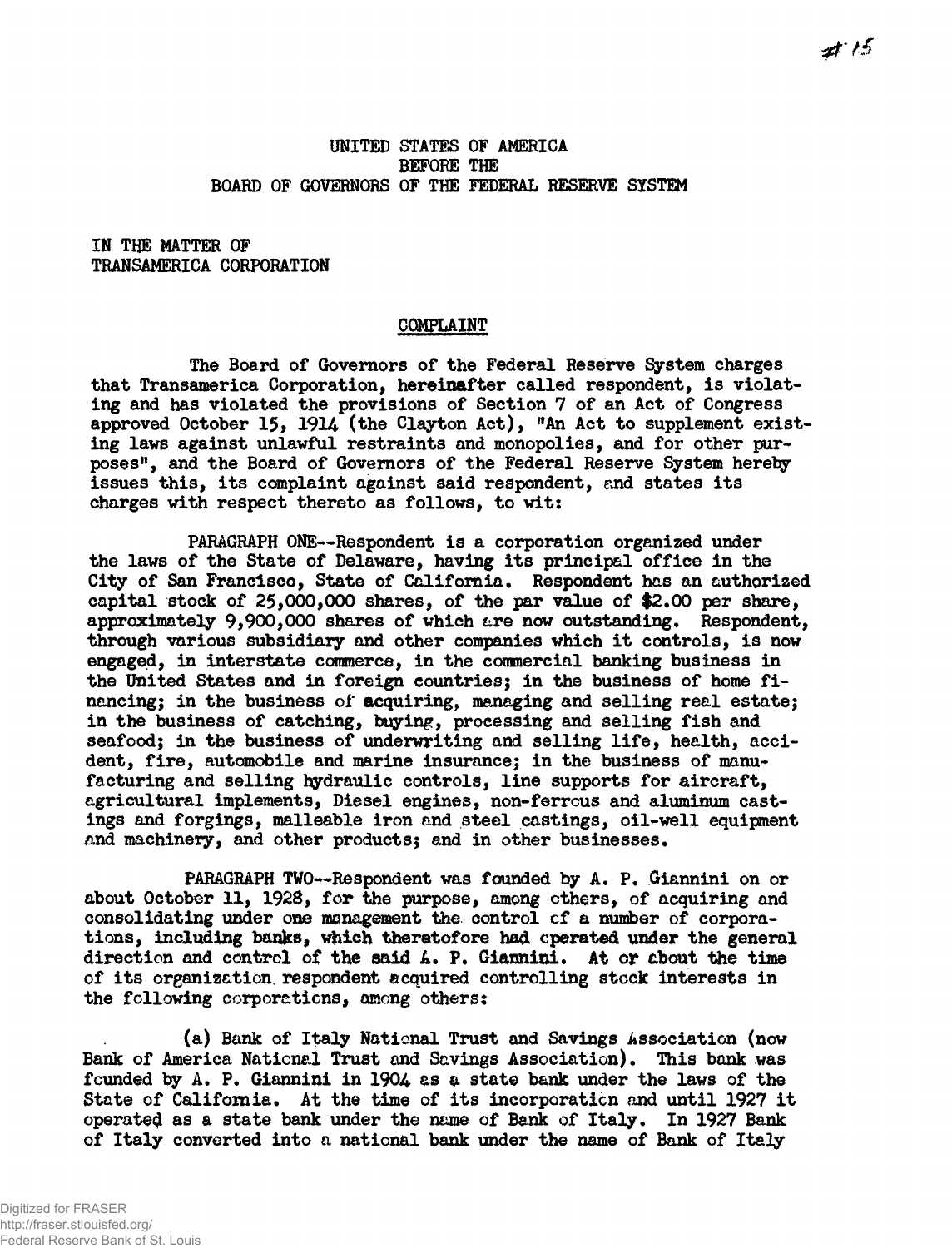National Trust and Savings Association (hereinafter referred to as Bank of Italy N. T. & S. A.). At or about the time respondent acquired a controlling stock interest therein Bank of Italy N. T. & S. A. was operating through a head office in San Francisco and approximately 292 branches located throughout the State of California. Approximately 200 of such branches had been established following the acquisition, by various companies or persons acting under the general direction of A. P. Giannini, of controlling stock interests in or the banking business of various independent banks and branches of such banks located throughout the State of California. In addition to the banks and branches so acquired and converted into branches of Bank of Italy or its successor, Bank of Italy N. T. & S. A., and during the period between the organization of the Bank of Italy and respondent's incorporation, controlling stock interests or the banking business of approximately 87 other independent banks and branches of such banks had been acquired by companies or persons acting under the general direction of the said A. P. Giannini, which banking offices were subsequently closed, the banking business of each such closed office being absorbed by an existing branch or bronchos of said Bank of Italy or its successor, Bank of Italy N. T. & S. A.

(b) National Bankitaly Company • This corporation was affiliated with Bank of Italy N. T. & S. A. and succeeded to the business of Stockholders Auxiliary Corporation (a corporation organized in 1917 by A. P. Giannini for the purpose, among others, of facilitating the bank expansion activities of the Bank of Italy, above-described).

(c) Merchants National Trust & Savings Bank, Los Angeles, California. This bank was a national bank having its principal office in Los Angeles, California, and operating approximately 35 branches located in Los Angeles and vicinity.

(d) United Security Bank & Trust Company, San Francisco, California. This bank was a state bank organized under the laws of the State of California, having its principal place of business at San Francisco, California, and operating approximately 53 branches located throughout the State of California. This bank resulted from the merger in 1928 of the United Bank & Trust Company and the Security Trust Company of Bakersfield, California, both of such banks being state banks organized and operating in the State of California.

(e) French-American Corporation. This corporation was affiliated through common stock ownership with United Security Bank & Trust Company. At or about the time of respondent's organization the French-American Corporation owned controlling stock interests in a number of banks, including San Diego State Bank, San Diego, California; First National Bank, Berkeley, California; First Bank of Jamestown, Jamestown, California; Motherlode National Bank, Sonora, California; Second Avenue State Bank, Los Angeles, California; Bank of Oxnard, Oxnard, California; Placerville National Bank, Placerville, California; and Vallejo Commercial National Bank, Vallejo, California.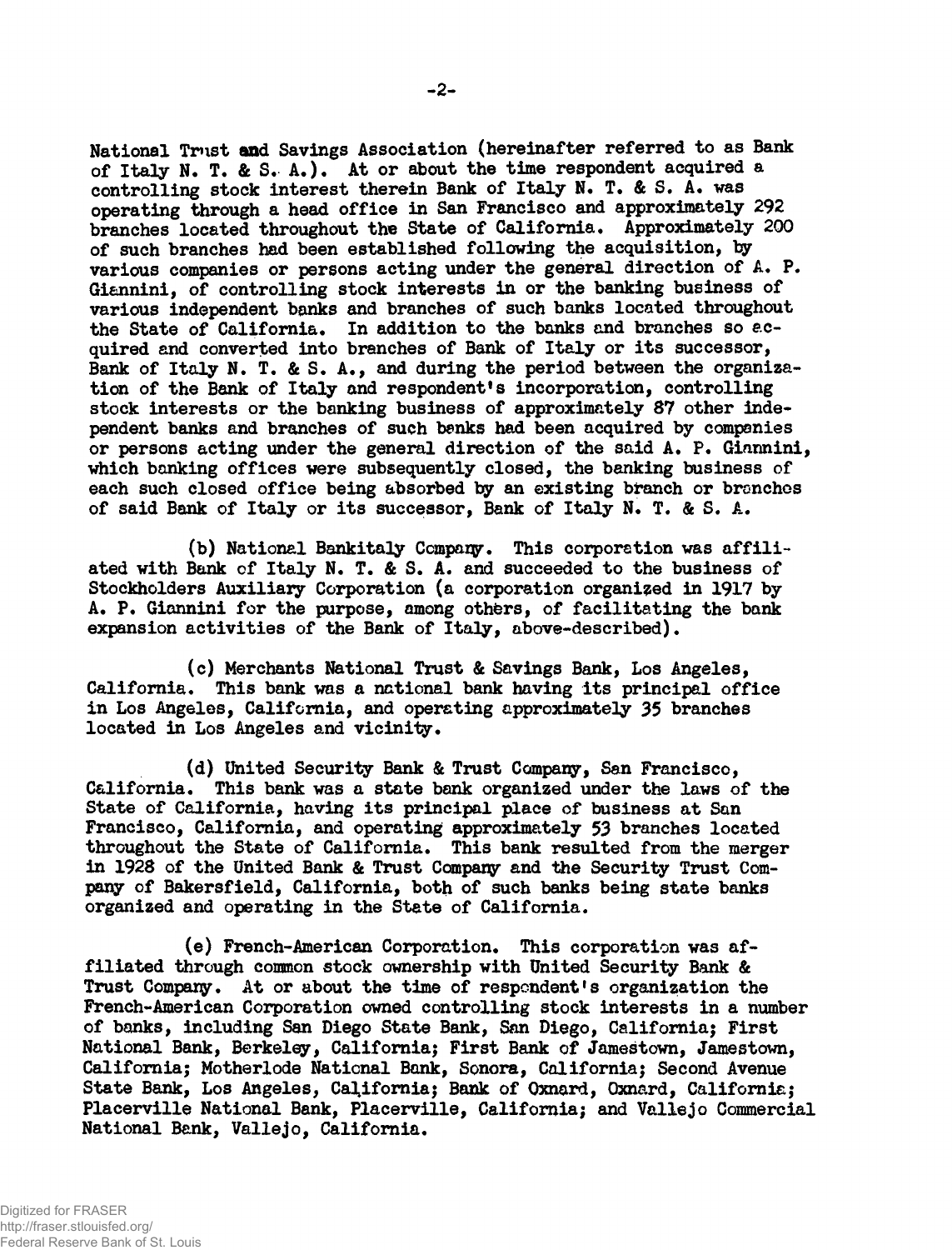(f) Bank of America National Association. This bank was a national bank having its principal office and operating approximately 30 branches in the City of New York, New York.

(g) Bankitaly Company of America. This corporation was organized under the laws of the State of Delaware, having its principal office in San Francisco, California. It owned controlling stock interests in various subsidiary companies, including Americommercial Corporation (a corporation organized in 1924 by Stockholders Auxiliary Corporation and certain stockholders of Bank of America of Los Angeles, Los Angeles, California, to further facilitate the bank expansion activities of Bank of Italy, above-described), Banca D'America E D'Italia (a banking company formed under the laws of Italy, having its principal office in Milan, Italy, and operating approximately 37 branches throughout Italy), and Ameritalia Corporation (a banking affiliate of Banca D'America E D'Italia).

(h) California Joint Stock Land Bank. This corporation was organized by the Bank of Italy in 1919 under the provisions of the Federal Farm Loan Act.

(i) Bankitaly Mortgage Company. This corporation was organized by National Bankitaly Company in 1927 and engaged in the business of lending on mortgage loans in urban communities.

(j) Bankitaly Agricultural Credit Corporation. This corporation was organized by National Bankitaly Company in 1928 to make loans on country real estate.

. PARAGRAPH THREE—Since its organization in 1928 respondent has continued, under the general direction of A. P. Giannini, to expand its banking interests by the acquisition, either directly or through one or more of its controlled companies or agents, of controlling stock interests in or the banking business of various independent banks which banks were at the time of such acquisitions in competition with one or more of the banks, already controlled by respondent. As a result of such expansion respondent now controls approximately 46 banks, operating approximately 598 branches located in the Statesof California, Oregon, Nevada, Arizona and Washington, having aggregate deposits of approximately \$6,640,000,000. Of the banking offices so controlled by respondent approximately 555 are located in California, 57 in Oregon, 15 in Nevada, 7 in Arizona, and 10 in Washington. Of the banking deposits so controlled by respondent approximately  $$5,716,000,000$  are located in California,  $$614,000,000$  in Oregon, \$129,000,000 in Nevada, #85,000,000 in Arizona, end #96,000,000 in Washington. The banking offices and deposits controlled by respondent constitute the following percentages of the total banking offices and deposits in each of the five states above-named: In California approximately 50 per cent of all banking offices and 43 per. cent of all deposits; in Oregon approximately 36 per cent of all banking offices and 44 per cent of all deposits; in Nevada approximately 60 per cent of all banking offices and 77 per cent of all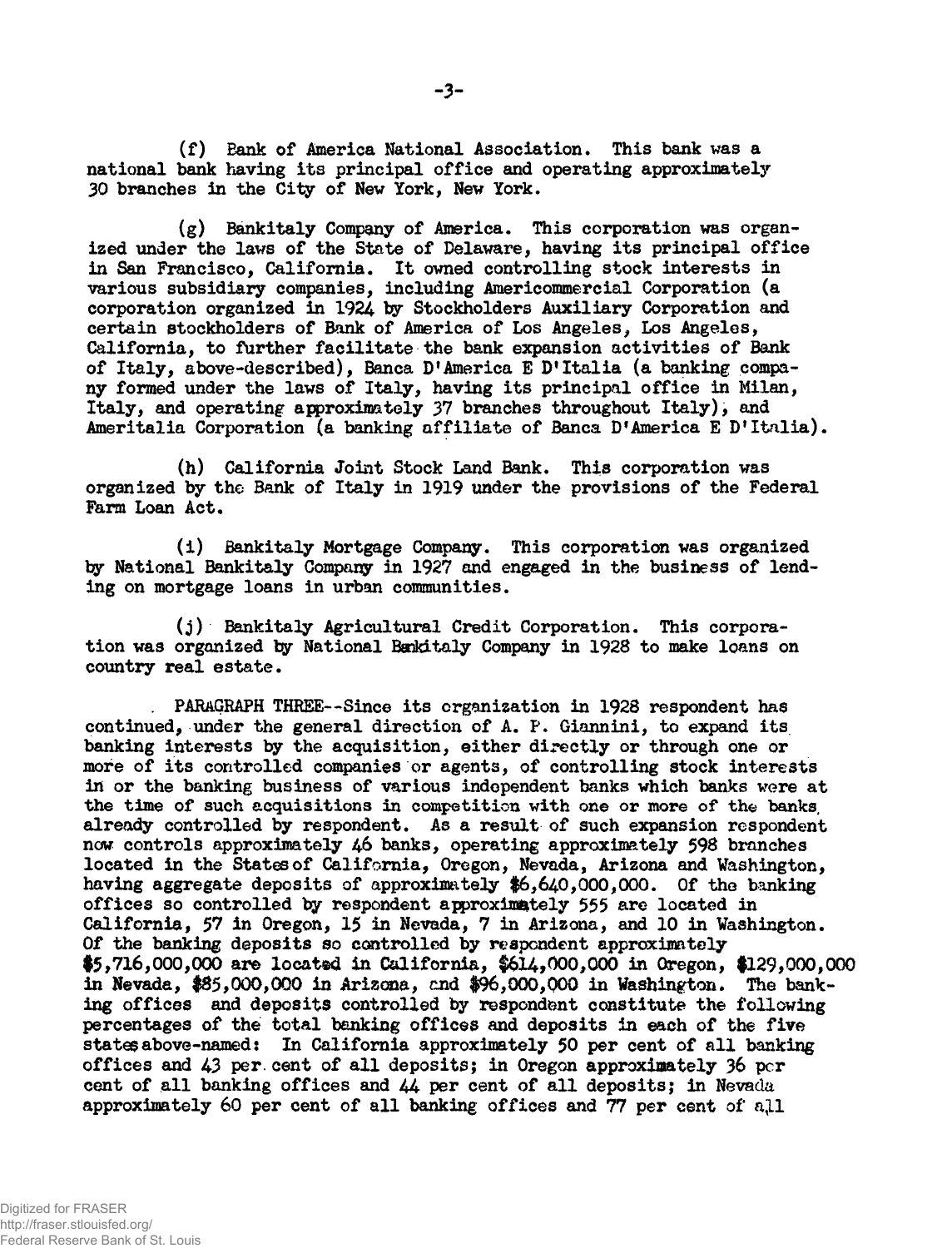depositsj in Arizona approximately 13 per cent of all banking offices and 20 per cent of all deposits; in Washington approximately 4 per cent of all banking offices and  $4$  per cent of all deposits.

PARAGRAPH FOUR—Part of the expansion of respondent's banking interests was accomplished in the following manner: Respondent acquired, either directly or through one or more of its controlled companies or agents, the controlling stock interest in an independent bank and has continued to operate such bank as a separate institution, although controlled by respondent. Included among the banks so acquired by respondent since its organization in 1928 and now operated and controlled by it are the following: As of date of acquisition

| Year | Name of Bank                                                                    | As or date or acquisition<br><b>Branches</b> | Deposits<br>$(\text{Approx.})$ |
|------|---------------------------------------------------------------------------------|----------------------------------------------|--------------------------------|
|      |                                                                                 |                                              |                                |
| 1928 | Bank of Italy N. T. & S. A.,<br>San Francisco, California                       | 283                                          | 666,944,000                    |
| 1930 | (Now Bank of America N. T. & S. A.)<br>First National Bank,<br>Portland, Oregon |                                              | 46,174,000                     |
| n    | Central Benk,                                                                   |                                              |                                |
|      | Oakland, California                                                             |                                              |                                |
|      | (This bank was originally chartered in 1930)                                    |                                              |                                |
|      | as the Bank of America, a state bank, to                                        |                                              |                                |
|      | take over 58 branches of Bank of America                                        |                                              |                                |
|      | of California, which merged with Bank of                                        |                                              |                                |
|      | Italy N. T. & S. A. in that year to form                                        |                                              |                                |
|      | Bank of America N. T. & S. A.)                                                  |                                              |                                |
| 1934 | First National Bank of Nevada,                                                  |                                              | 6,741,000                      |
|      | Reno, Nevada                                                                    | $\mathbf{1}$                                 |                                |
| 1936 | National Bank of Tacoma,<br>Tacoma, Washington                                  |                                              | 14,499,000                     |
|      | (Now National Bank of Washington)                                               |                                              |                                |
| 1937 | First National Bank,                                                            |                                              | 621,000                        |
|      | Forest Grove, Oregon                                                            |                                              |                                |
| Ħ    | Farmers Bank of Carson Valley,                                                  |                                              | 1,154,000                      |
|      | Minden, Nevada                                                                  |                                              |                                |
| Ħ    | First National Bank of Arizona,                                                 | $\mathbf{1}$                                 | 14,354,000                     |
|      | Phoenix, Arizona                                                                |                                              |                                |
| n    | Phoenix Savings Bank & Trust Company,                                           |                                              | 3,881,000                      |
|      | Phoenix, Arizona                                                                |                                              |                                |
| Ħ    | Coolidge & McClaine,                                                            |                                              | 657,000                        |
|      | Silverton, Oregon                                                               |                                              |                                |
| 1938 | First National Bank,                                                            |                                              | 694,000                        |
|      | Garden Grove, California                                                        |                                              |                                |
| n    | Bank of Sellwood,                                                               |                                              | 443,000                        |
|      | Portland, Oregon                                                                |                                              |                                |
|      | (Now Moreland-Sellwood Bank)                                                    |                                              |                                |
| n    | Clatsop County Bank,<br>Seaside, Oregon                                         |                                              | 463,000                        |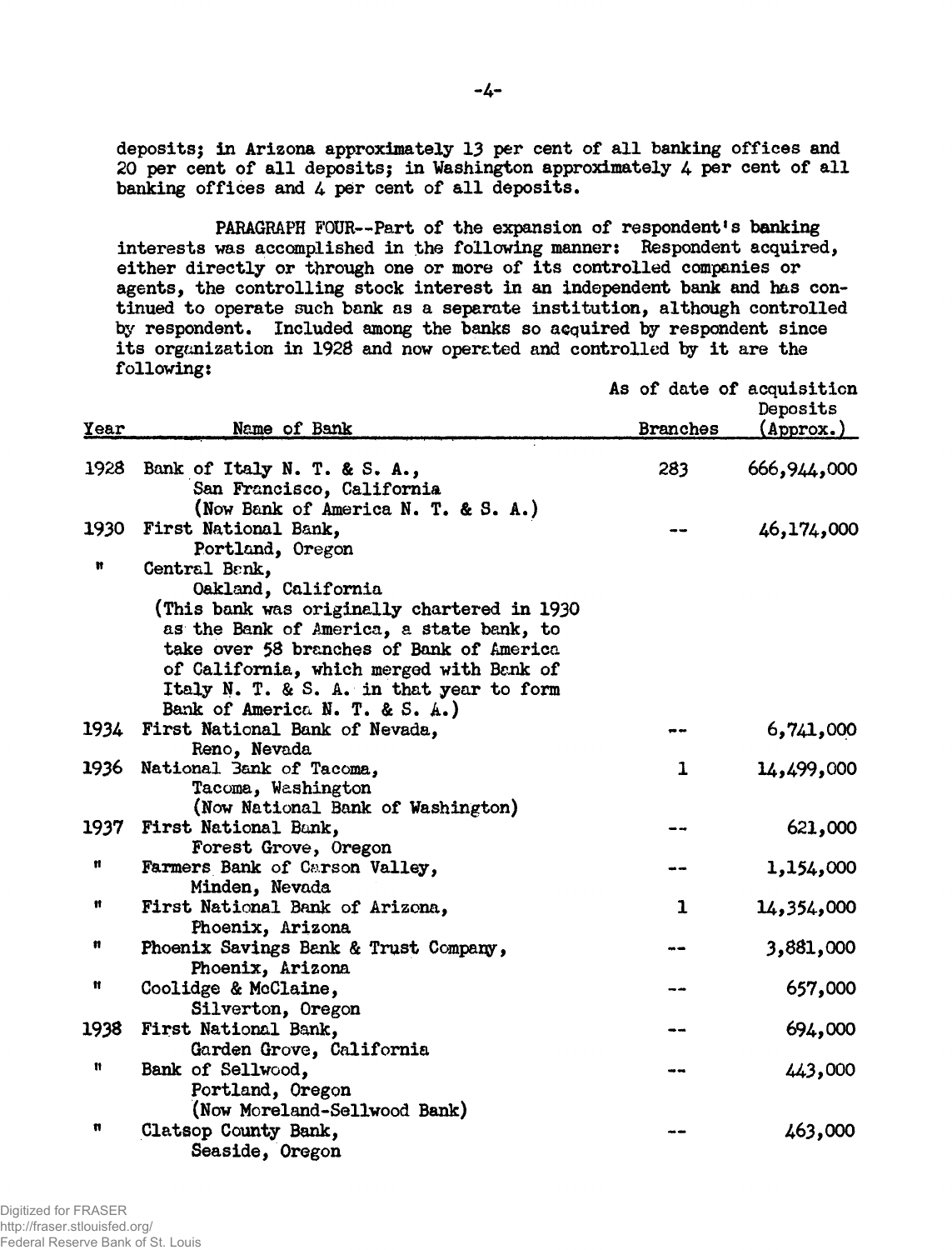|       |                                                                   | As of date of acquisition |                   |
|-------|-------------------------------------------------------------------|---------------------------|-------------------|
|       |                                                                   |                           | Deposits          |
| Year  | Name of Bank                                                      | <b>Branches</b>           | (Approx.)         |
|       |                                                                   |                           |                   |
| 1940  | First National Bank,                                              |                           | 1,137,000         |
|       | Cottage Grove, Oregon                                             |                           |                   |
| n     | Bank of Pinole,                                                   | 3                         | 2,879,000         |
| Ħ     | Crockett, California                                              |                           | 1,063,000         |
|       | Central Bank of Calaveras,                                        | $\bullet$                 |                   |
| 1.341 | San Andreas, California<br>First National Bank,                   |                           | 722,000           |
|       | Fairfield, Galifornia                                             |                           |                   |
| Ħ     | First National Bank,                                              |                           | 852,000           |
|       | Prineville, Oregon                                                |                           |                   |
| Ħ     | Bank of Nevada,                                                   |                           | (Newly organized) |
|       | Las Vegas, Nevada                                                 |                           |                   |
| Ħ     | Temple City National Bank,                                        |                           | 641,000           |
|       | Temple City, California                                           |                           |                   |
| Ħ     | First National Bank,                                              |                           | 932,000           |
|       | Weed, California                                                  |                           |                   |
| 1942  | First Trust & Savings Bank,                                       | 1                         | 16,799,000        |
|       | Pasadena, California                                              |                           |                   |
| Ħ     | Scio State Bank,                                                  |                           | 379,000           |
| Ħ     | Scio, Oregon                                                      |                           | 552,000           |
|       | Bank of Sweet Home,                                               |                           |                   |
| 1943  | Sweet Home, Oregon<br>First National Bank,                        |                           | 4,150,000         |
|       | Bellflower, California                                            |                           |                   |
| 1944  | First National Bank,                                              |                           | 1,924,000         |
|       | Corcoran, California                                              |                           |                   |
| Ħ     | First National Bank.                                              |                           | 712,000           |
|       | Los Altos, California                                             |                           |                   |
| n     | Bank of Newman,                                                   | 3                         | 4,267,000         |
|       | Newman, California                                                |                           |                   |
| Ħ     | First National Bank,                                              |                           | 25,530,000        |
|       | Santa Ana, California                                             |                           |                   |
| Ħ     | First National Trust & Savings Bank,<br>Santa Barbara, California |                           | 9,739,000         |
| Ħ     | Bank of Tehachapi,                                                |                           | 1,014,000         |
|       | Tehachapi, California                                             |                           |                   |
| 1945  | First National Bank,                                              |                           | 2,196,000         |
|       | Crows Landing, California                                         |                           |                   |
| r     | First National Bank,                                              | --                        | 34,806,000        |
|       | Eugene, Oregon                                                    |                           |                   |
| Ħ     | First National Bank,                                              |                           | 1,046,000         |
|       | San Jacinto, California                                           |                           |                   |
| Ħ     | First Savings Bank,                                               |                           | 594,000           |
|       | San Jacinto, California                                           |                           |                   |
| Ħ     | Farmers & Merchants Bank of Watts,                                |                           | 3,861,000         |
|       | Los Angeles, California                                           |                           |                   |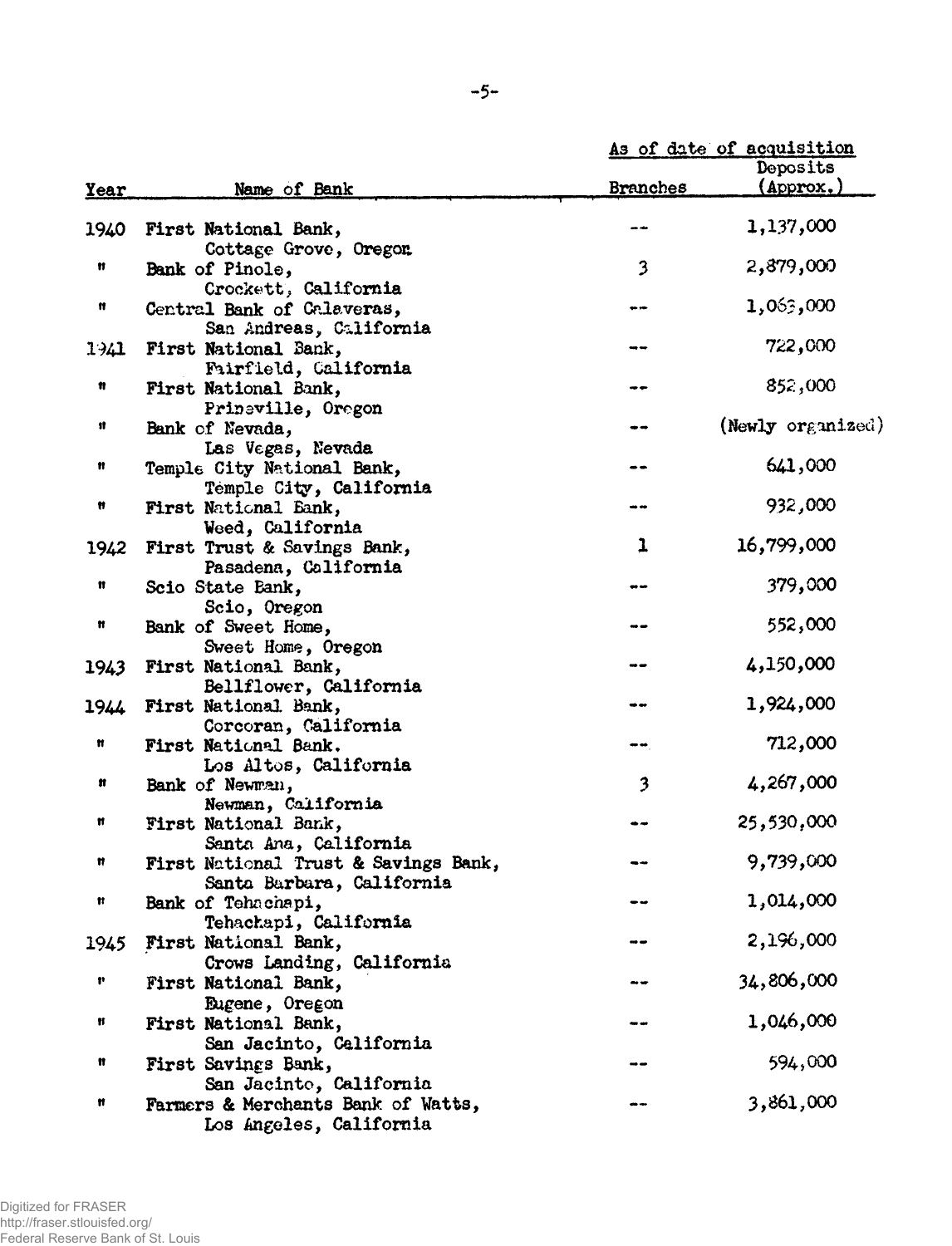|             |                                                             | As of date of acquisition | Deposits  |
|-------------|-------------------------------------------------------------|---------------------------|-----------|
| <b>Year</b> | Name of Bank                                                | <b>Branches</b>           | (Approx.) |
|             | 1946 Benton County State Bank,<br>Corvallis, Oregon         | ı                         | 9,351,000 |
| n           | First National Bank,<br>Mountain View, California           |                           | 3,821,000 |
| Ħ           | First National Bank,<br>Oakdale, California                 |                           | 8,055,000 |
| Ħ           | Stanislaus County Savings Bank,<br>Oakdale, California      |                           | 3,409,000 |
| n           | First National Bank,<br>Turlock, California                 |                           | 6,605,000 |
| 1947        | Bank of Beaumont,<br>Beaumont, California                   |                           | 2,205,000 |
| n           | Carlton State & Savings Bank,<br>Carlton, Oregon            |                           | 976,000   |
| n           | First National Bank,<br>Delano, California                  |                           | 9,635,000 |
| Ĥ           | Yamhill State Bank,<br>Yamhill, Oregon                      |                           | 1,502,000 |
| 1948.       | American Commercial & Savings Bank,<br>Moorpark, California |                           | 1,246,000 |

Each of the banks so acquired and now operated and controlled by respondent is engaged in interstate commerse within the purview of Section 7 of the Act of Congress approved October 15, 1914 (Clayton Act).

PARAGRAPH FIVE--A further part of the expansion of respondent's banking interests was accomplished in the following manner: Respondent, either directly or through one or more of its controlled companies or agents, acquired either a controlling stock interest in or the banking business of an independent bank and contemporaneously therewith or thereafter caused such independent bank and branches, if any, of such bank to be converted into a branch or branches of a bank already operated and controlled by respondent, and the banks and branches of such banks so acquired and converted are today operating as branches of one or more of the banks listed in Paragraph Four above. Included among the banks so acquired and converted since respondent's organization in 1928 are the following:

| Year | Name of Bank                                                                                    | Number of banking<br>offices acquired<br>and converted | Deposits<br>$(\text{Approx.})$ |
|------|-------------------------------------------------------------------------------------------------|--------------------------------------------------------|--------------------------------|
| 1928 | Branches of Merchants National Bank,                                                            | 23                                                     |                                |
|      | Los Angeles, California                                                                         |                                                        |                                |
| n    | United Security Bank & Trust Co.,<br>San Francisco, California<br>(Head office and 28 branches) | 29                                                     | 146,883,000                    |
| Ħ    | Branches of San Diego State Bank,<br>San Diego, California                                      | 4                                                      |                                |
| Ħ    | First National Bank,<br>Eureka, California                                                      |                                                        | 2,405,000                      |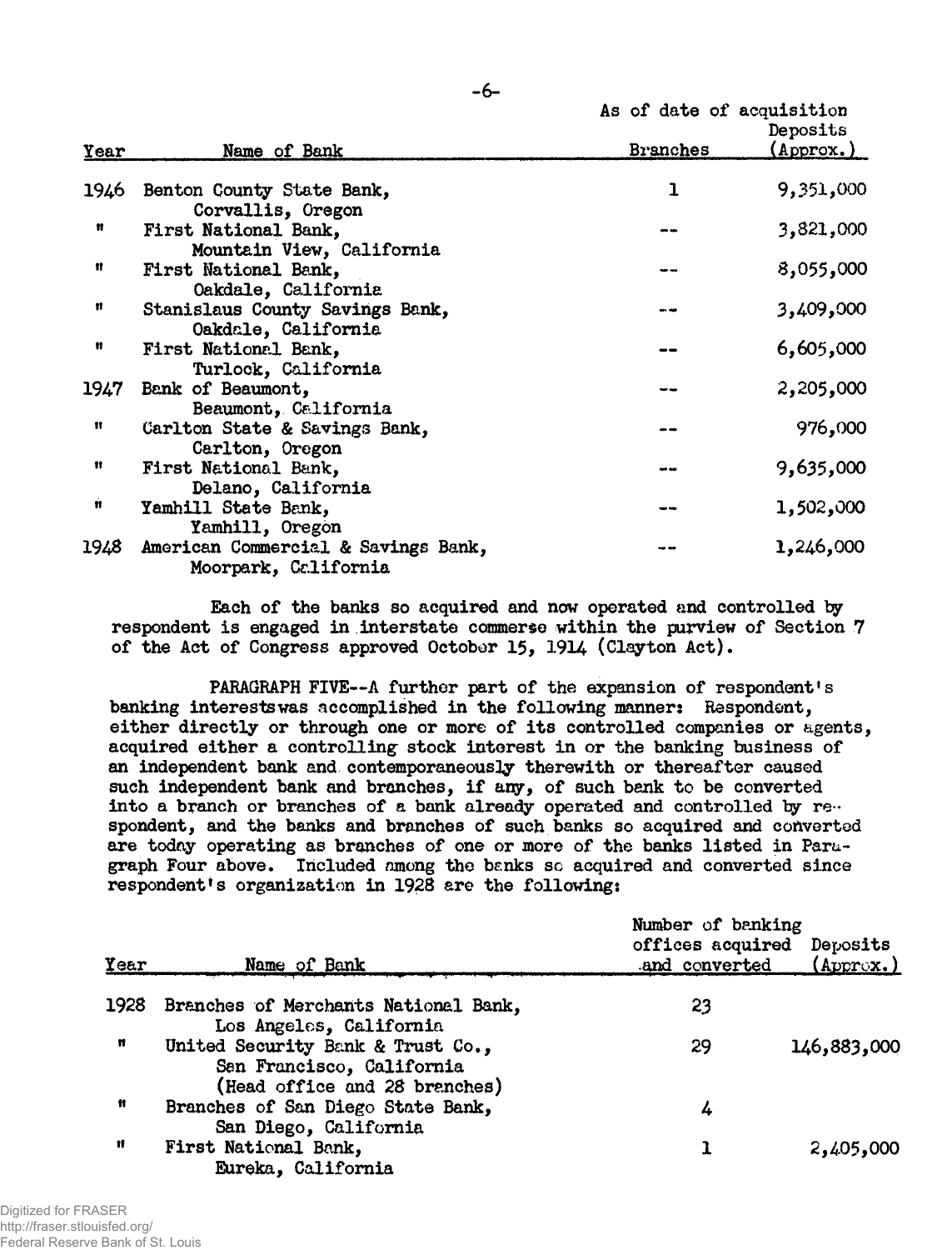| <u>Year</u> | Name of Bank                                               | Number of banking<br>offices acquired<br>and converted | Deposits<br>$(\text{Approx.})$ |
|-------------|------------------------------------------------------------|--------------------------------------------------------|--------------------------------|
|             |                                                            |                                                        |                                |
| 1928        | Motherlode National Bank,                                  | 1                                                      | 153,000                        |
| n           | Sonora, California<br>Bank of Oxnard,                      | $\mathbf 1$                                            | 99,000                         |
|             | Oxnard, California                                         |                                                        |                                |
| Ħ           | Vallejo Commercial National Bank                           | $\mathbf 1$                                            | 1,707,000                      |
|             | Vallejo, California                                        |                                                        |                                |
| Ħ           | First National Sank,                                       | $\mathbf 1$                                            | 420,000                        |
|             | Grass Valley, California                                   |                                                        |                                |
| 11          | Northern California Bank of Savings,                       | $\mathbf{1}$                                           | 3,305,000                      |
|             | Marysville, California                                     |                                                        |                                |
| Ħ           | First National Bank,                                       | $\mathbf{1}$                                           | 522,000                        |
| Ħ           | Alturas, California                                        |                                                        |                                |
|             | Central Bank of California                                 | 5                                                      | 1,460,000                      |
|             | Auburn, California                                         |                                                        |                                |
| Ħ           | (Head office and 4 branches)<br>Branches of Berkeley Bank, | 5                                                      |                                |
|             | Berkeley, California                                       |                                                        |                                |
| Ħ           | First National Bank,                                       | $\mathbf{1}$                                           | 427,000                        |
|             | Chino, California                                          |                                                        |                                |
| n           | Cloverdale Commercial & Savings Bank,                      | $\mathbf 1$                                            | 176,000                        |
|             | Cloverdale, California                                     |                                                        |                                |
| n           | First National Bank,                                       | $\mathbf{1}$                                           | 795,000                        |
|             | Colton, California                                         |                                                        |                                |
| Ħ           | Bank of Dixon,                                             | $\mathbf{1}$                                           | 1,102,000                      |
|             | Dixon, California                                          |                                                        |                                |
| n           | First National Bank,                                       | 1                                                      | 558,000                        |
|             | Exeter, California                                         |                                                        |                                |
| Ħ           | First National Bank,                                       | 1                                                      | 331,000                        |
|             | Geyserville, California                                    |                                                        |                                |
| n           | Bank of Pacific Grove,                                     | ı                                                      | 1,274,000                      |
|             | Pacific Grove, California                                  |                                                        |                                |
| n           | Petaluma Savings Bank,                                     | ı                                                      | 3,109,000                      |
|             | Petaluma, California                                       |                                                        | 261,000                        |
| n           | Richmond Commercial & Savings Bank,                        | $\mathbf 1$                                            |                                |
| Ħ           | Richmond, California                                       | $\mathbf{1}$                                           | 171,000                        |
|             | San Carlos Bank,                                           |                                                        |                                |
| Ħ           | San Carlos, California                                     | $\mathbf 1$                                            | 354,000                        |
|             | State Bank of Ramona,<br>Ramona, California                |                                                        |                                |
| Ħ           | First National Bank,                                       | $\mathbf{I}$                                           | 566,000                        |
|             | South Pasadena, California                                 |                                                        |                                |
| Ħ           | Lassen Industrial Bank,                                    | $\boldsymbol{z}$                                       | 1,383,000                      |
|             | Susanville, California                                     |                                                        |                                |
|             | (Head office and 1 branch)                                 |                                                        |                                |
| n           | Commercial Bank,                                           | $\overline{c}$                                         | 1,727,000                      |
|             | Turlock, California                                        |                                                        |                                |
|             | (Head office and 1 branch)                                 |                                                        |                                |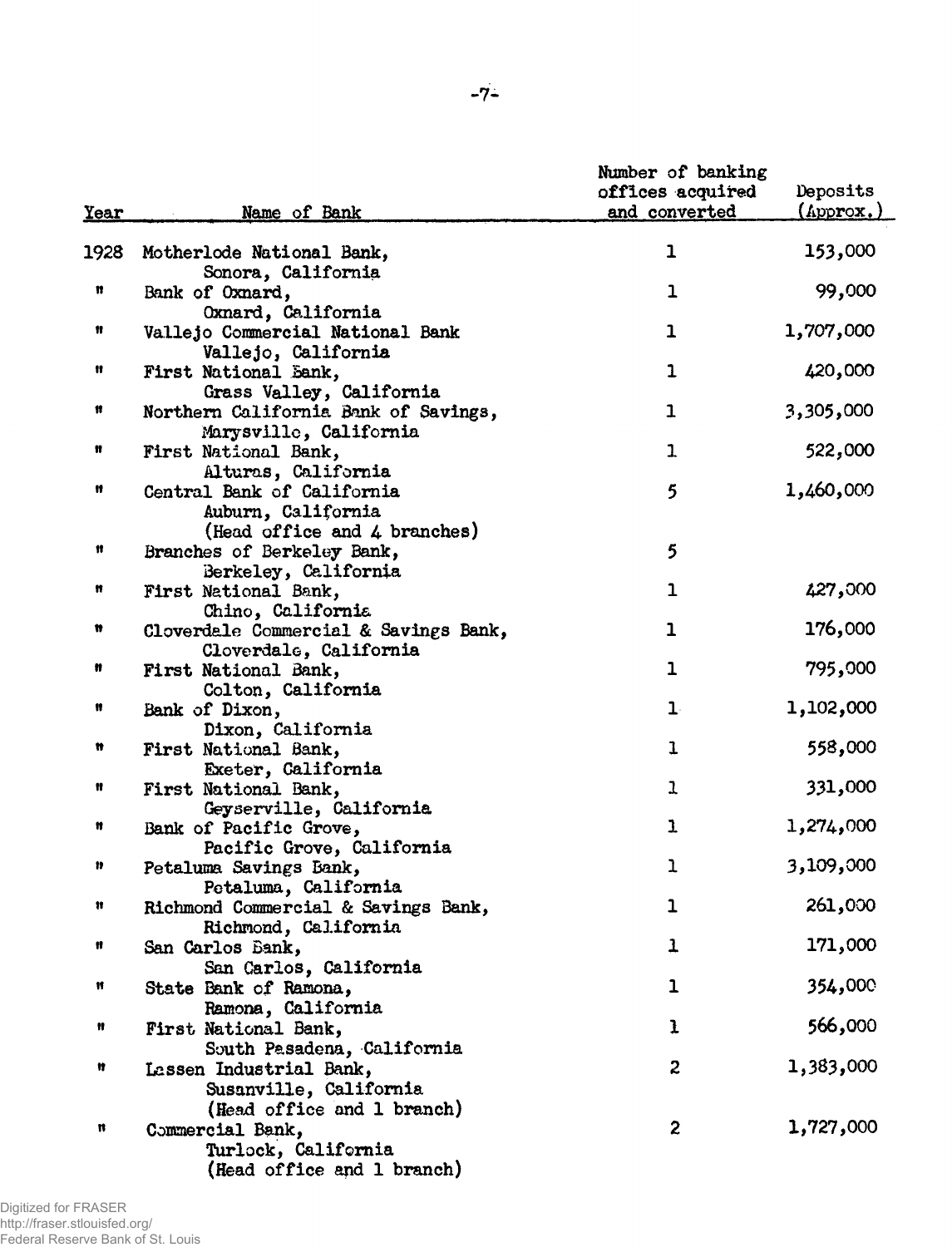|             | -8-                                                                                                       |                                                        |                                |
|-------------|-----------------------------------------------------------------------------------------------------------|--------------------------------------------------------|--------------------------------|
| <u>Year</u> | Name of Bank                                                                                              | Number of banking<br>offices acquired<br>and converted | Deposits<br>$(\text{Approx.})$ |
| 1928        | El Dorado County Bank                                                                                     | 1                                                      | 1,759,000                      |
| n           | Placerville, California<br>Dairymen's Coast Bank,<br>Valley Ford, California                              | $\overline{\mathbf{3}}$                                | 2,033,000                      |
| Ħ           | (Head office and 2 branches)<br>Golden State Bank,<br>Walnut Park, California                             | $\mathbf{1}$                                           | 122,000                        |
| 1929        | The Oakland Bank,<br>Oakland, California<br>(Head office and 8 branches)                                  | 9                                                      | 60,324,000                     |
| Ħ           | First National Bank,<br>Porterville, California                                                           | $\mathbf{1}$                                           | 3,228,000                      |
| Ħ           | Amador County Development Bank,<br>Jackson, California                                                    | $\mathbf{1}$                                           | 201,000                        |
| Ħ           | Citizens State Savings Bank,<br>Gardena, California                                                       | $\mathbf{1}$                                           | 256,000                        |
| Ħ           | National Bank of Hermosa Beach,<br>Hermosa Beach, California                                              | 1                                                      | 236,000                        |
| Ħ           | Bank of Isleton,<br>Isleton, California                                                                   | $\mathbf{1}$                                           | 601,000                        |
| Ħ           | First National Bank,<br>Long Beach, California                                                            | $\mathbf 1$                                            | 6,524,000                      |
| Ħ           | Arroyo-Seco State Bank,<br>Los Angeles, California                                                        | $\mathbf 1$                                            | 861,000                        |
| n<br>Ħ      | Florence National Bank,<br>Los Angeles, California                                                        | $\mathbf{1}$<br>6                                      | 714,000                        |
| Ħ           | Branches of Pacific National Bank,<br>Los Angeles, California<br>Monterey Park Commercial & Savings Bank, | $\mathbf{1}$                                           | 312,000                        |
|             | Monterey Park, California<br>Bank of Norwalk,                                                             | ı                                                      | 842,000                        |
| Ħ           | Norwalk, California<br>Bank of San Clemente,                                                              | 11                                                     | 322,000                        |
| Ħ           | San Clemente, California<br>First National Trust & Savings Bank,                                          | 1                                                      | 4,869,000                      |
| Ħ           | Whittier, California<br>Commercial & Savings Bank of Sutter County,                                       | $\mathbf{1}$                                           | 811,000                        |
| 1930        | Yuba City, California<br>Broadway Commercial & Savings Bank,                                              | $\mathbf{1}$                                           | 294,000                        |
| Ħ           | Burlingame, California<br>George W. Bates & Company, Bankers,<br>Portland, Oregon                         | 1                                                      | 1,430,000                      |
| Ħ           | Bank of East Portland,<br>Portland, Oregon                                                                | $\mathbf{1}$                                           | 1,018,000                      |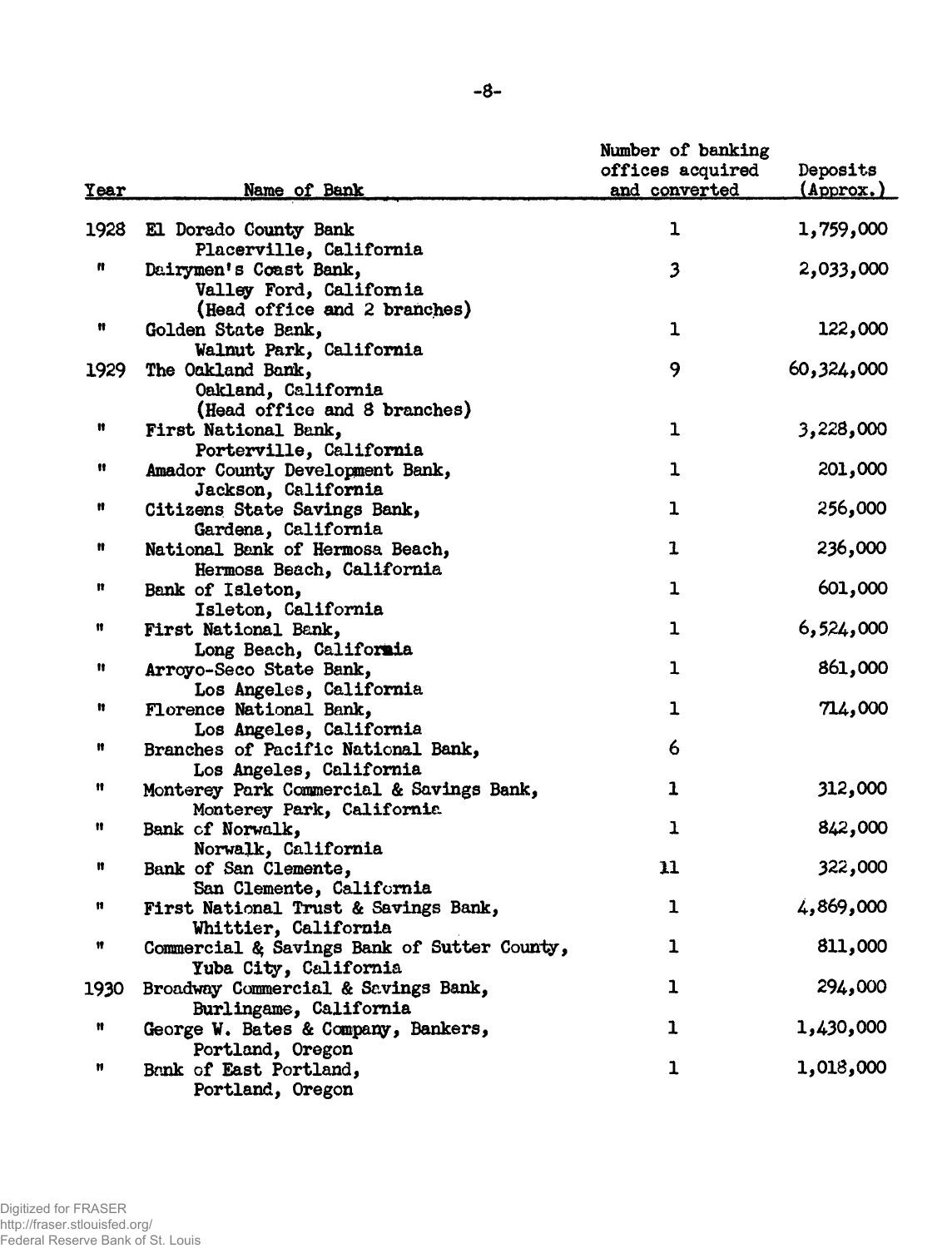| <u>Year</u> | Name of Bank                                         | Number of banking<br>offices<br>acquired<br>and converted | Deposits<br>(Approx.) |
|-------------|------------------------------------------------------|-----------------------------------------------------------|-----------------------|
|             |                                                      |                                                           |                       |
| 1932        | Livestock State Bank,<br>Portland, Oregon            | 1                                                         | 324,000               |
| n           | Southeast Portland Bank,                             | 1                                                         | (newly organized)     |
| n           | Portland, Oregon<br>West Side State Bank,            | 1                                                         | 613,000               |
| n           | Los Angeles, California<br>First National Bank,      | $\mathbf{1}$                                              | 2,243,000             |
| 1933        | Alhambra, California<br>The Gresham Bank,            | $\mathbf{1}$                                              | (newly organized)     |
| Ħ           | Gresham, Oregon<br>First National Bank,              | $\mathbf{1}$                                              | 269,000               |
| n           | Sebastopol, California<br>Oregon State Bank,         | $\mathbf{1}$                                              | 405,000               |
| Ħ           | Portland, Oregon<br>American National Bank,          | $\mathbf{1}$                                              | 4,832,000             |
| Ħ           | Portland, Oregon<br>Montavilla Savings Bank,         | 1                                                         | (restricted)          |
| Ħ           | Portland, Oregon<br>First National Bank,             | 1                                                         | 1,328,000             |
| n           | Astoria, Oregon<br>First Inland National Bank,       | 1                                                         | 1,950,000             |
| n           | Pendleton, Oregon<br>Shute Savings Bank,             | 1                                                         | (restricted)          |
| Ħ           | Hillsboro, Oregon<br>First National Bank,            | 1                                                         | 1,153,000             |
| n           | Salem, Oregon<br>Bank of Woodburn,                   | $\mathbf{1}$                                              | (restricted)          |
| 1934        | Woodburn, Oregon<br>First National Bank,             | $\mathbf{1}$                                              | 170,000               |
| n           | Condon, Oregon<br>First National Bank,               | $\mathbf{1}$                                              | 166,000               |
| n           | Cucamonga, California<br>First National Bank,        | ı                                                         | 684,000               |
| 1935        | Puente, California<br>Russ-Williams Banking Company, | 1                                                         | 543,000               |
| n           | Ferndale, California<br>McCloud National Bank,       | ı                                                         | 957,000               |
| Ħ           | McCloud, California<br>Wallowa National Bank,        | 1                                                         | 577,000               |
| Ħ           | Enterprise, Oregon<br>First National Bank,           | 1                                                         | 1,082,000             |
| Ħ           | LaGrande, Oregon<br>Commercial National Bank,        | ı                                                         | 600,000               |
| n           | Lakeview, Oregon<br>First National Bank,             | 1                                                         | 2,667,000             |
| Ħ           | Medford, Orogon<br>First National Bank,              | 1                                                         | 1,368,000             |
| Ħ           | Tillamook, Oregon<br>First National Bank,            | 1                                                         | 368,000               |
|             | Union, Oregon                                        |                                                           |                       |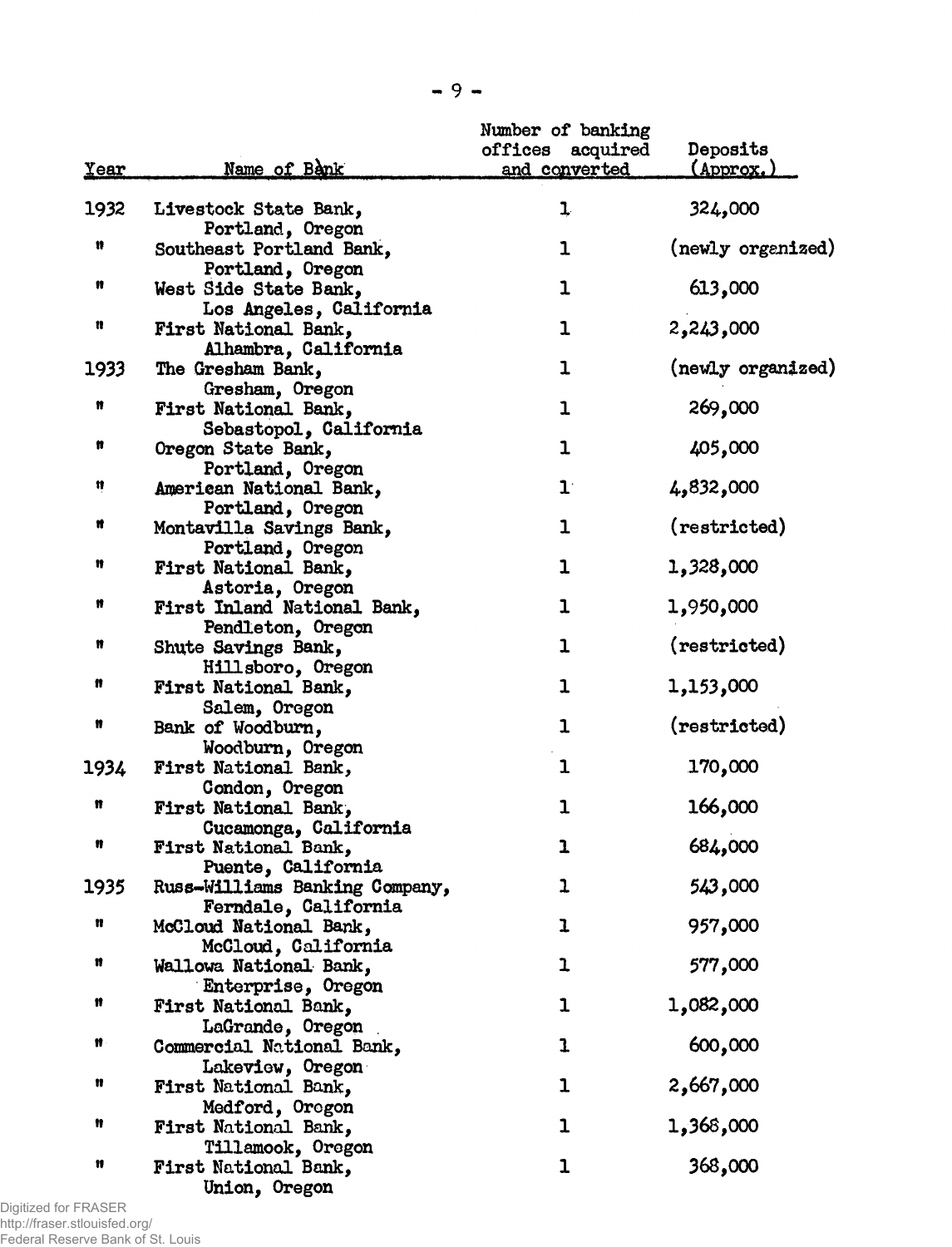|      |                                        | Number of banking       |                             |
|------|----------------------------------------|-------------------------|-----------------------------|
|      |                                        | offices acquired        | <b>Deposits</b>             |
| Year | Name of Bank                           | and converted           | $(\text{Approx}_{\bullet})$ |
|      |                                        |                         |                             |
| 1936 | First National Bank of Southern Oregon | ı                       | 1,460,000                   |
|      | Grants Pass, Oregon                    |                         |                             |
| Ħ    | First National Bank,                   | 1                       | 617,000                     |
|      | Coquille, Oregon                       |                         |                             |
| n    | First National Bank,                   | 1                       | 1,183,000                   |
|      | Ashland, Oregon                        |                         |                             |
| n    | First National Bank,                   | 1                       |                             |
|      |                                        |                         | 431,000                     |
| n    | Merrill, Oregon                        | $\mathbf 1$             |                             |
|      | First National Bank,                   |                         | 2,959,000                   |
| n    | Klamath Falls, Oregon                  |                         |                             |
|      | Sierra Valley Bank,                    | $\mathbf{1}$            | 321,000                     |
|      | Loyalton, California                   |                         |                             |
| Ħ    | Plumas County Bank,                    | $\overline{\mathbf{c}}$ | 337,000                     |
|      | Quincy, California                     |                         |                             |
|      | (Head office and one branch)           |                         |                             |
| Ħ    | Bank of Milpitas,                      | 1                       | 306,000                     |
|      | Milpitas, California                   |                         |                             |
| n    | Citizens Bank,                         | 1                       | 471,000                     |
|      | Laguna Beach, California               |                         |                             |
| Ħ    | First National Bank,                   | 1                       | 303,000                     |
|      | Fallbrook, California                  |                         |                             |
| n    | California First National Bank,        | 1                       | 4,040,000                   |
|      | Long Beach, California                 |                         |                             |
| n    | First National Bank,                   | ı                       | 311,000                     |
|      | San Dimas, California                  |                         |                             |
| 11   | Westwood National Bank,                | 1                       | 609,000                     |
|      | Westwood, California                   |                         |                             |
| n    | Branch of Bank of Inglewood,           | 1                       |                             |
|      |                                        |                         |                             |
| n    | Los Angeles, California                |                         |                             |
|      | First National Bank,                   | 1                       | 907,000                     |
| n    | El Monte, California                   |                         |                             |
|      | Delta Bank,                            | 1                       | 541,000                     |
|      | Rio Vista, California                  |                         |                             |
|      | First National Bank,                   | ı                       | 851,000                     |
|      | Claremont, California                  |                         |                             |
| n    | Bank of Point Arena,                   | ı                       | 185,000                     |
|      | Point Arena, California                |                         |                             |
| Ħ    | First National Bank,                   | ı                       | 154,000                     |
|      | Downey, California                     |                         |                             |
| u    | Crescenta Canada National Bank,        | ı                       | 265,000                     |
|      | Montrose, California                   |                         |                             |
| Ħ    | First National Bank,                   | ı                       | 350,000                     |
|      | Del Rey, California                    |                         |                             |
| 11   | First National Bank,                   | 1                       | 230,000                     |
|      | Atascadero, California                 |                         |                             |
| n    | Calistoga National Bank,               | 1                       | 778,000                     |
|      |                                        |                         |                             |
|      | Calistoga, California                  |                         |                             |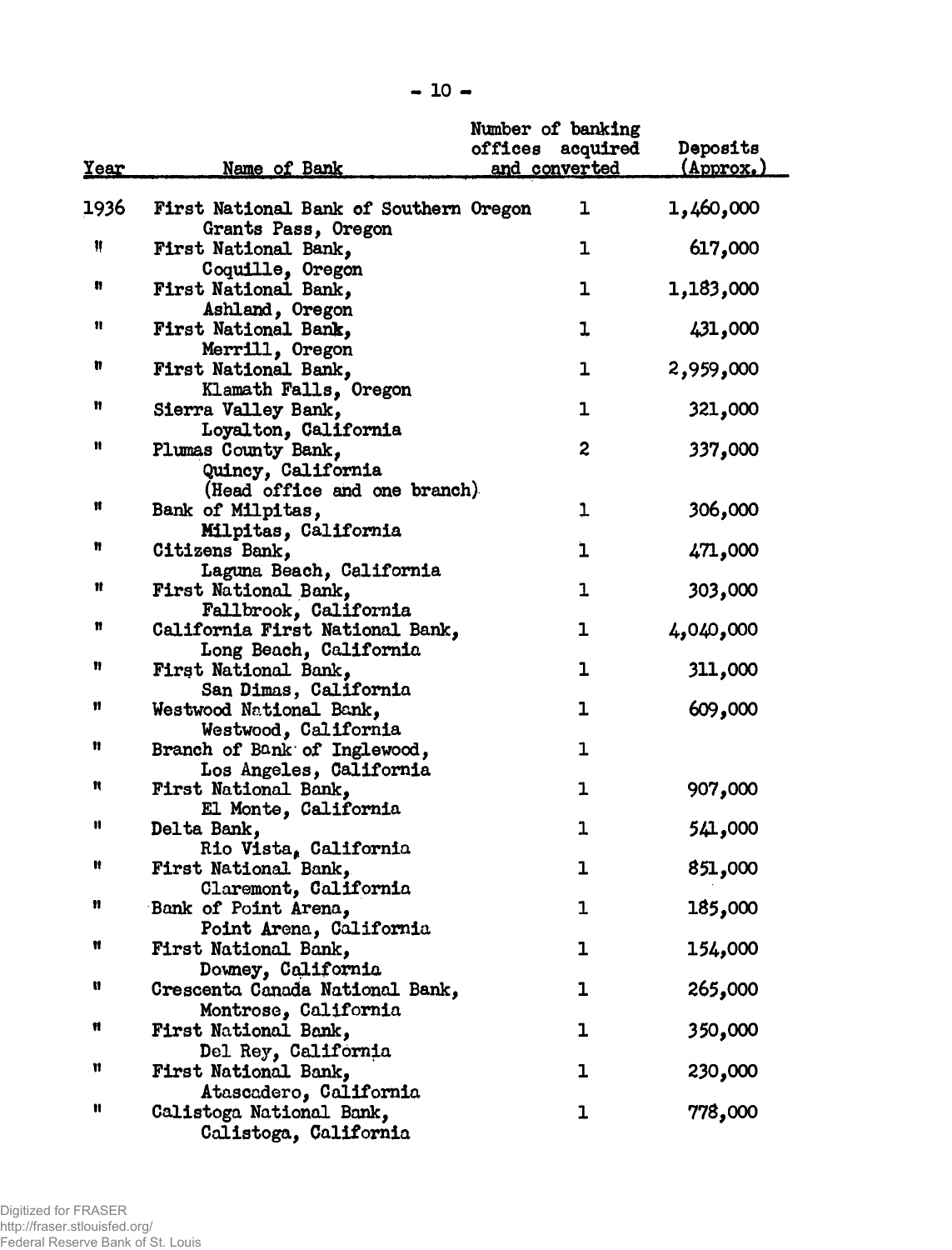|                 |                                     | Number of banking |           |
|-----------------|-------------------------------------|-------------------|-----------|
|                 |                                     | offices acquired  | Deposits  |
| Year            | Name of Bank                        | and converted     | (Approx.) |
| 1936            | Branches of Seaboard National Bank, | 4                 |           |
|                 | Los Angeles, California             |                   |           |
| Ħ               | Lumbermen's National Bank,          | 1                 | 1,458,000 |
|                 | Bend, Oregon                        |                   |           |
| Ħ               | North Bend National Bank,           | $\mathbf{1}$      | 384,000   |
|                 | North Bend, Oregon                  |                   |           |
| Ħ               | United States National Bank,        | ı                 | 1,043,000 |
|                 | Newburg, Oregon                     |                   |           |
| $\mathfrak n$ : | First National Bank,                | $\mathbf{1}$      | 2,407,000 |
|                 | Elko, Nevada                        |                   |           |
| 1937            | Farmers & Merchants National Bank,  | ı                 | 519,000   |
|                 | Eureka, Nevada                      |                   |           |
| Ħ               | Kent National Bank,                 | $\mathbf{1}$      | 627,000   |
|                 | Kent, Washington                    |                   |           |
| n               | Auburn National Bank,               | $\mathbf{1}$      | 866,000   |
|                 | Auburn, Washington                  |                   |           |
| n               | First State Bank,                   | $\mathbf 1$       | 185,000   |
|                 | Bremerton, Washington               |                   |           |
| n               | Castle Rock Bank,                   | $\mathbf{1}$      | 535,000   |
|                 | Castle Rock, Washington             |                   |           |
| n               | Kalama State Bank,                  | $\mathbf{1}$      | 358,000   |
|                 | Kalama, Washington                  |                   |           |
| n               | Pasadena Savings Bank,              | $\mathbf{I}$      | 579,000   |
|                 | Pasadena, California                |                   |           |
| Ħ               | Lindsay Savings Bank,               | $\mathbf 1$       | 801,000   |
|                 | Lindsay, California                 |                   |           |
| 11              | First National Bank,                | $\mathbf{1}$      | 751,000   |
|                 | Fontana, California                 |                   |           |
| Ħ               | First National Bank,                | $\mathbf{1}$      | 530,000   |
|                 | Glendora, California                |                   |           |
| n               | First National Bank,                | $\mathbf{I}$      | 781,000   |
|                 | Hynes, California                   |                   |           |
| n               | First Bank of Highland,             | ı                 | 393,000   |
|                 | Highland, California                |                   |           |
| n               | First National Bank,                | $\mathbf{1}$      | 376,000   |
|                 | Molalla, Oregon                     |                   |           |
| Ħ               | First National Bank of Coos Bay,    | $\mathbf{1}$      | 1,690,000 |
|                 | Marshfield, Oregon                  |                   |           |
| Ħ               | First National Bank,                | $\mathbf{1}$      | 1,629,000 |
|                 | Hood River, Oregon                  |                   |           |
| n               | Steiwer & Carpenter Bank,           | ı                 | 241,000   |
|                 | Fossil, Oregon                      |                   |           |
| Ħ               | First National Bank,                | $\mathbf{I}$      | 1,196,000 |
|                 | Oregon City, Oregon                 |                   |           |
| Ħ               | First State Bank,                   | $\mathbf{1}$      | 3,211,000 |
|                 | Las Vegas, Nevada                   |                   |           |
|                 |                                     |                   |           |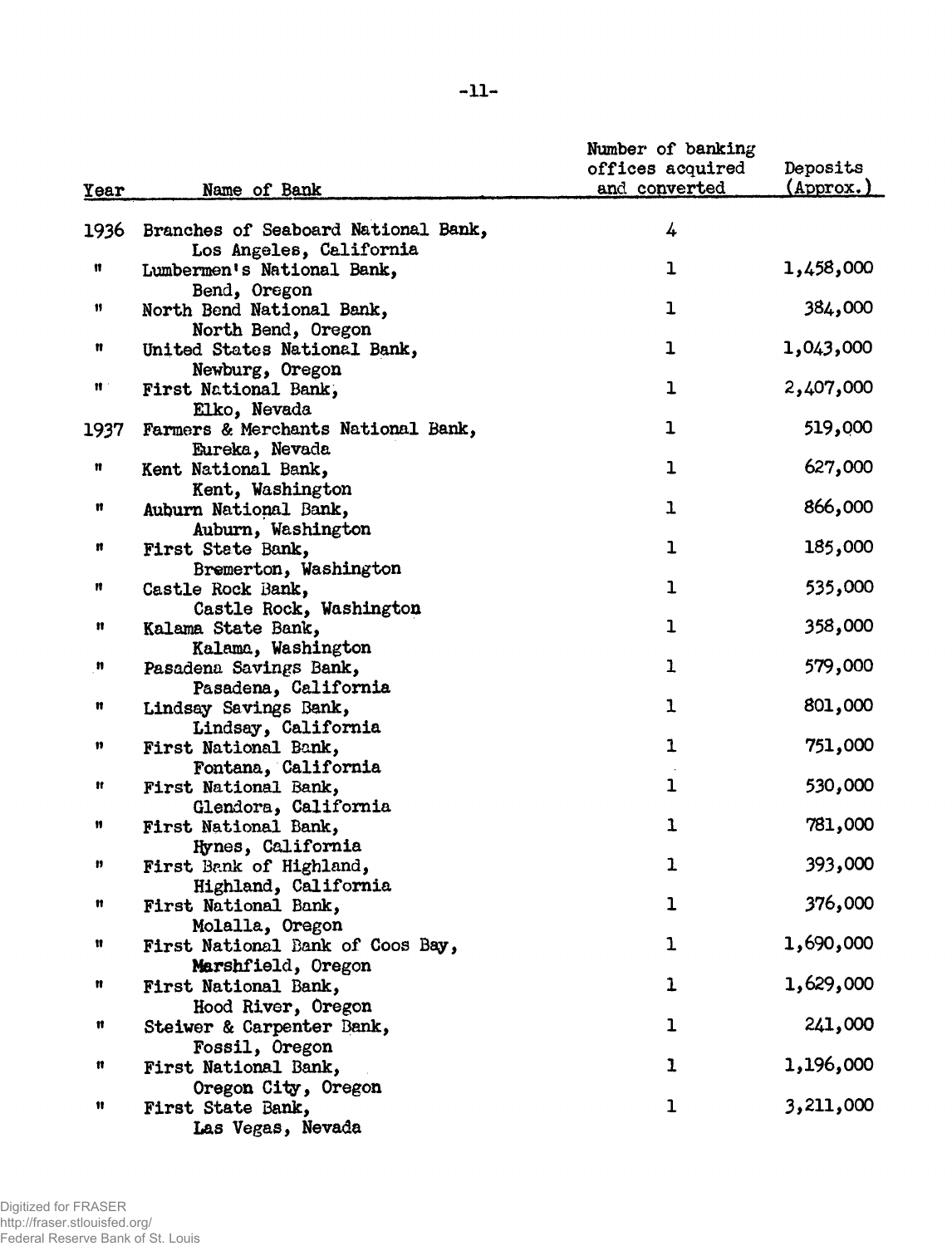| Year         | Name of Bank                                                                    | Number of banking<br>offices acquired<br>and converted | Deposits<br>(Approx.)                                                                                               |
|--------------|---------------------------------------------------------------------------------|--------------------------------------------------------|---------------------------------------------------------------------------------------------------------------------|
|              |                                                                                 |                                                        |                                                                                                                     |
| 1937         | Mason Valley Bank,                                                              | ı                                                      | 302,000                                                                                                             |
|              | Yerington, Nevada                                                               |                                                        |                                                                                                                     |
| Ħ            | Yuma Branch of Miners & Merchants Bank,                                         | 1                                                      |                                                                                                                     |
|              | Bisbee, Arizona                                                                 |                                                        |                                                                                                                     |
| n            | Branches of Central Bank of Oakland,<br>Oakland, California                     | $\mathbf{2}$                                           |                                                                                                                     |
| n            | First National Bank of Arizona at Phoenix,<br>Phoenix, Arizona                  | $\mathbf{1}$                                           | (Deposits in-<br>cluded with<br><b>First National</b><br>Bank of<br>Arizona listed<br>in Paragraph<br>Four, herein) |
| 1938         | Coffman-Dobson Bank & Trust Company,<br>Chehalis, Washington                    | ı                                                      | 2,640,000                                                                                                           |
| n            | Toledo State Bank,                                                              | $\mathbf 1$                                            | 84,000                                                                                                              |
|              | Toledo, Washington                                                              |                                                        |                                                                                                                     |
| Ħ            | <b>State Bank of Winlock</b>                                                    | $\mathbf{I}$                                           | 333,000                                                                                                             |
|              | Winlock, Washington                                                             |                                                        |                                                                                                                     |
| $\mathbf{u}$ | Bank of Alameda County,<br>Alvarado, California<br>(Head Office and 2 branches) | 3                                                      | 2,652,000                                                                                                           |
|              | 1943 First National Bank of Lamanda Park,<br>Pasadena, California               | ı                                                      | 1,830,000                                                                                                           |
| 1944         | First National Bank,<br>Clovis, California                                      | 1                                                      | 1,909,000                                                                                                           |

PARAGRAPH SIX--A further part of the expansion of respondent's banking interests was accomplished in the following manner: Respondent, either directly or through one or more of its controlled companies or agents, acquired either a controlling stock interest in or the banking business of an independent bank and contemporaneously therewith or thereafter caused the banking business of such independent bank and branches, if any, of such bank to be transferred into an existing banking office already operated and controlled by respondent and thereupon caused the banking office of the independent bank so acquired to be closed. Included among the banks so acquired and caused to be closed by respondent were the following:

| Year | Name of Bank                                                      | Number of banking<br>offices eliminated | Deposits<br>$(\text{Approx.})$ |
|------|-------------------------------------------------------------------|-----------------------------------------|--------------------------------|
| 1928 | Merchants National Bank,                                          | 13                                      | 123,314,000                    |
|      | Los Angeles, California                                           |                                         |                                |
| n    | (Head office and 12 branches)<br>Branches of United Security Bank |                                         |                                |
|      | & Trust Company,                                                  | 25                                      |                                |
|      | San Francisco, California                                         |                                         |                                |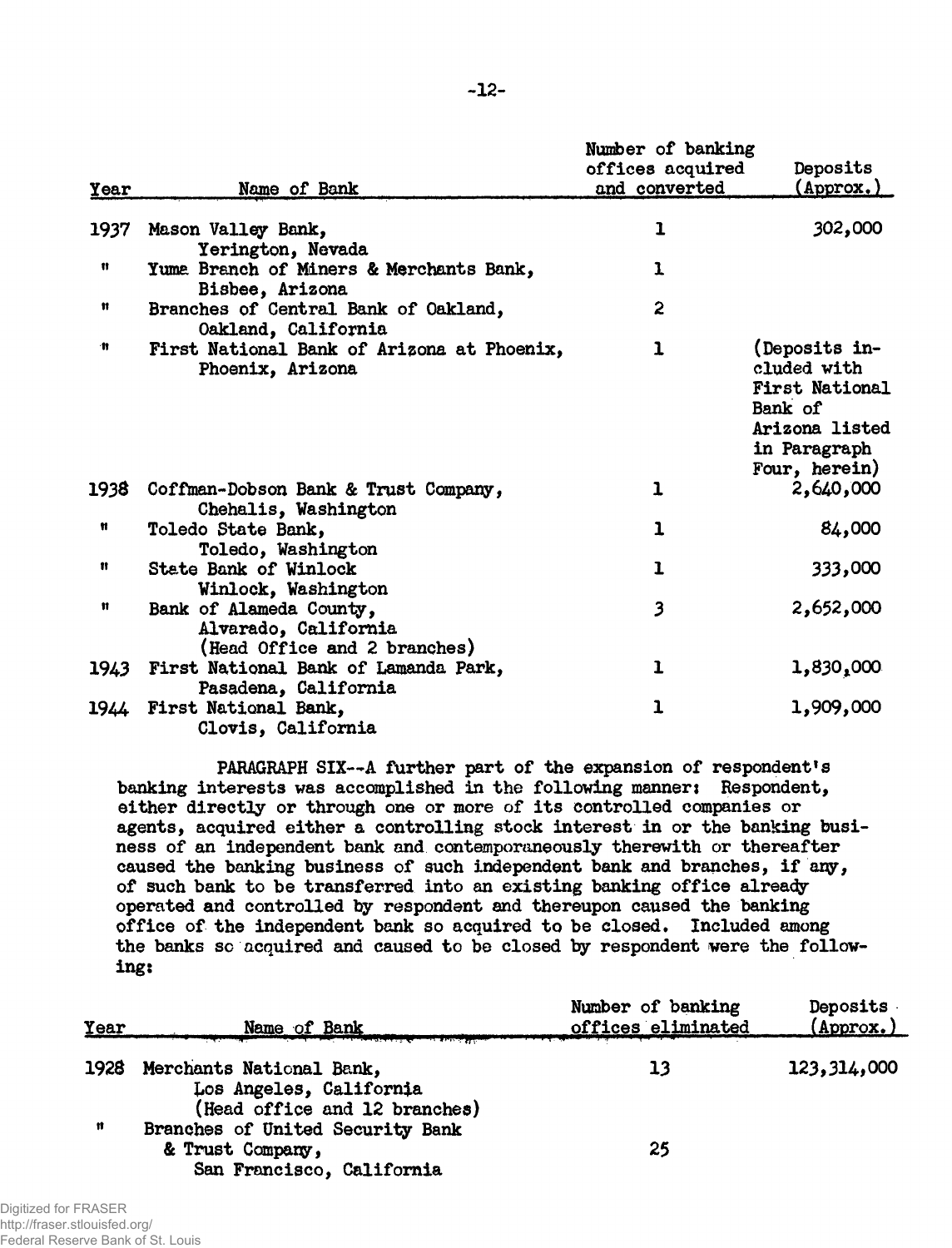| Year   | Name of Bank                                                                          | Number of banking<br>offices eliminated | Deposits<br>$(\text{Approx.})$ |
|--------|---------------------------------------------------------------------------------------|-----------------------------------------|--------------------------------|
| 1928   | Butte County Savings Bank,                                                            | ı                                       | 2,057,000                      |
| Ħ      | Chico, California<br>Bank of America,                                                 | ı                                       | 599,000                        |
| Ħ      | San Pedro (Los Angeles), California<br>San Diego State Bank,<br>San Diego, California | 2                                       | 973,000                        |
| n      | (Head office and one branch)<br>Bank of Lake,                                         | $\mathbf{1}$                            | 553,000                        |
| Ħ      | Lakeport, California<br>First National Bank,<br>Berkeley, California                  | $\mathbf{I}$                            | 2,914,000                      |
| Ħ      | First Bank of Jamestown,<br>Jamestown, California                                     | ı                                       | 151,000                        |
| n      | Placerville National Bank,<br>Placerville, California                                 | $\mathbf{1}$                            | 453,000                        |
| Ħ      | First National Bank,<br>Marysville, California                                        | $\mathbf{1}$                            | 1,033,000                      |
| Ħ      | Second Avenue State Bank,<br>Los Angeles, California                                  | ı                                       | 446,000                        |
| n      | First National Bank,<br>Auburn, California                                            | ı                                       | 459,000                        |
| Ħ      | Berkeley Bank,<br>Berkeley, California                                                | $\overline{c}$                          | 5,110,000                      |
| Ħ.     | (Head office and 1 branch)<br>Chino Savings Bank,<br>Chino, California                | ı                                       | 189,000                        |
| Ħ      | First Savings Bank,<br>Colton, California                                             | $\mathbf{z}$                            | 302,000                        |
| Ħ      | (Head office and 1 branch)<br>Security Savings Bank,<br>Exeter, California            | ı                                       | 419,000                        |
| Ħ      | Sonoma County National Bank,<br>Petaluma, California                                  | ı                                       | 1,525,000                      |
| n      | First National Bank,<br>Santa Rosa, California                                        | $\mathbf{I}$                            | 559,000                        |
| n      | Branch of Lassen Industrial Bank,<br>Susanville, California                           | ı                                       |                                |
| n      | First National Bank,<br>Turlock, California                                           | ı                                       | 1,745,000                      |
| Ħ      | New First National Bank,<br>Visalia, California                                       | $\mathbf{I}$                            | 503,000                        |
| n<br>Ħ | Security Savings Bank,<br>Visalia, California<br>Vallejo Bank of Savings,             | ı<br>ı                                  | 306,000<br>1,325,000           |
|        | Vallejo, California                                                                   |                                         |                                |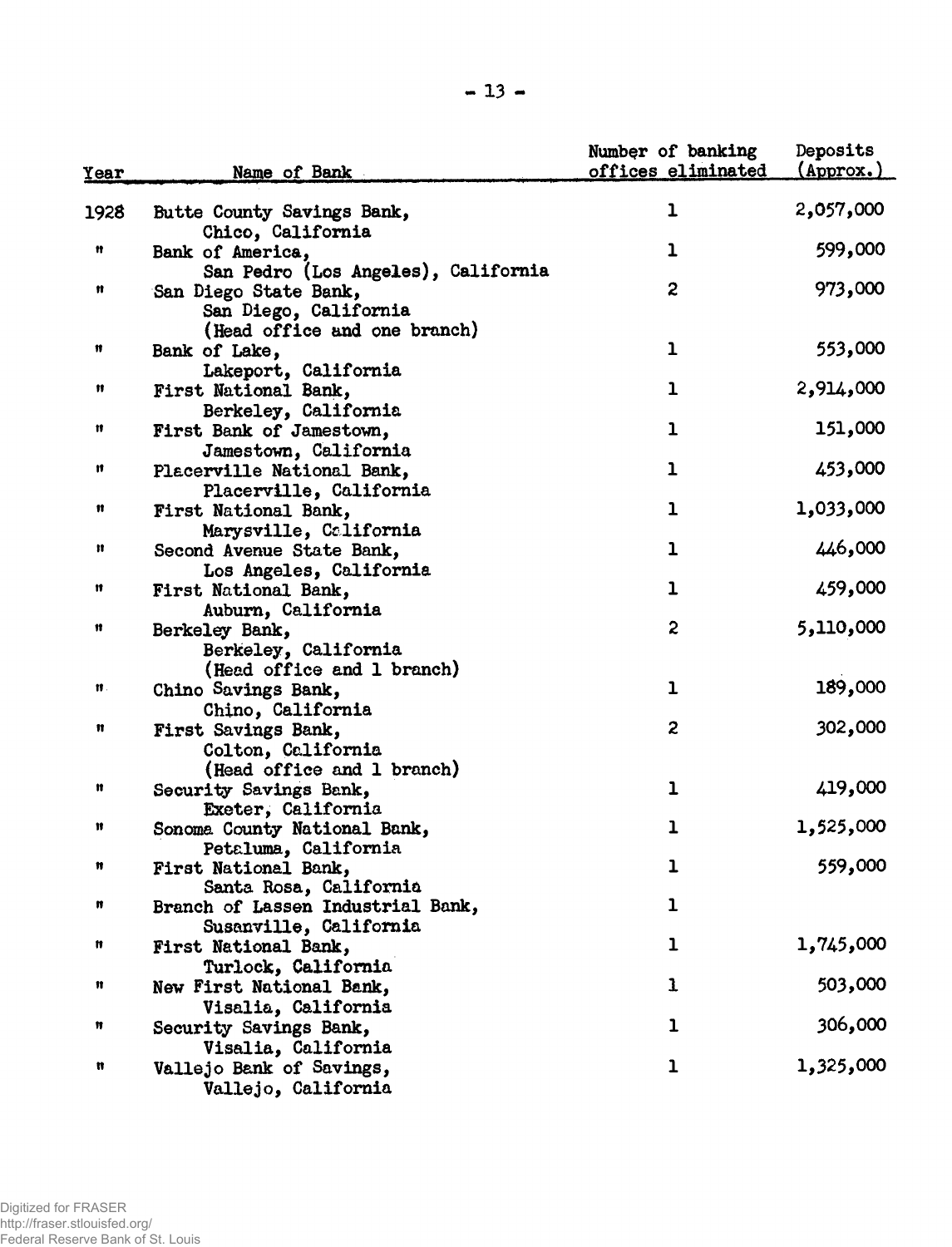| <u>Year</u> | Name of Bank                                                                                | Number of banking<br>offices eliminated | Deposits<br>$(\text{Approx.})$ |
|-------------|---------------------------------------------------------------------------------------------|-----------------------------------------|--------------------------------|
| 1929        | Branches of The Oakland Bank,<br>Oakland, California                                        | 4                                       |                                |
| Ħ           | First National Bank,                                                                        | $\mathbf{1}$                            | 3,602,000                      |
| Ħ           | Anaheim, California<br>First National Bank,                                                 | $\mathbf{1}$                            | 456,000                        |
| Ħ           | Gardena, California<br>Graham National Bank,                                                | $\mathbf{1}$                            | 386,000                        |
| n           | Los Angeles, California<br>First National Bank,                                             | $\mathbf{1}$                            | 1,073,000                      |
| Ħ           | Healdsburg, California<br>First Savings Bank,                                               | $\mathbf{1}$                            | 948,000                        |
| n           | Healdsburg, California<br>Pacific National Bank,<br>Los Angeles, California                 | $\overline{\mathbf{3}}$                 | 14,095,000                     |
| Ħ           | (Head office and 2 branches)<br>Donahue-Kelly Banking Company,<br>San Francisco, California | $\mathbf{I}$                            | 2,156,000                      |
| Ħ           | Eagle Rock State Bank,                                                                      | $\mathbf 1$                             | 306,000                        |
| 1930        | Los Angeles, California<br>First National Bank,                                             | 1                                       | 1,551,000                      |
| Ħ           | Ventura, California<br>Home Savings Bank,<br>Ventura, California                            | $\boldsymbol{z}$                        | 1,649,000                      |
| n           | (Head office and 1 branch)<br>Security Trust & Savings Bank,                                | ı                                       | 238,000                        |
| 1931        | Portland, Oregon<br>Atlantic Avenue Bank,                                                   | $\mathbf{1}$                            | 504,000                        |
| Ħ           | Bell, California<br>First National Bank,                                                    | $\mathbf 1$                             | 216,000                        |
| 1932        | Ducor, California<br>Branch of First National Bank,                                         | ı                                       |                                |
| Ħ           | Alhambra, California<br>First National Bank,                                                | 1                                       | 213,000                        |
| Ħ           | Vacaville, California<br>Vacaville Savings Bank,                                            | $\mathbf{1}$                            | 288,000                        |
| Ħ           | Vacaville, California<br><b>First National Bank,</b>                                        | 1                                       | 2,426,000                      |
| Ħ           | Sonora, California<br>Tuolumne County Bank,                                                 | $\mathbf{1}$                            | 948,000                        |
| 1933        | Sonora, California<br>First National Bank,                                                  | $\mathbf 1$                             | 821,000                        |
| Ħ           | Redondo Beach, California<br>First National Bank,<br>Orland, California                     | ı                                       | 399,000                        |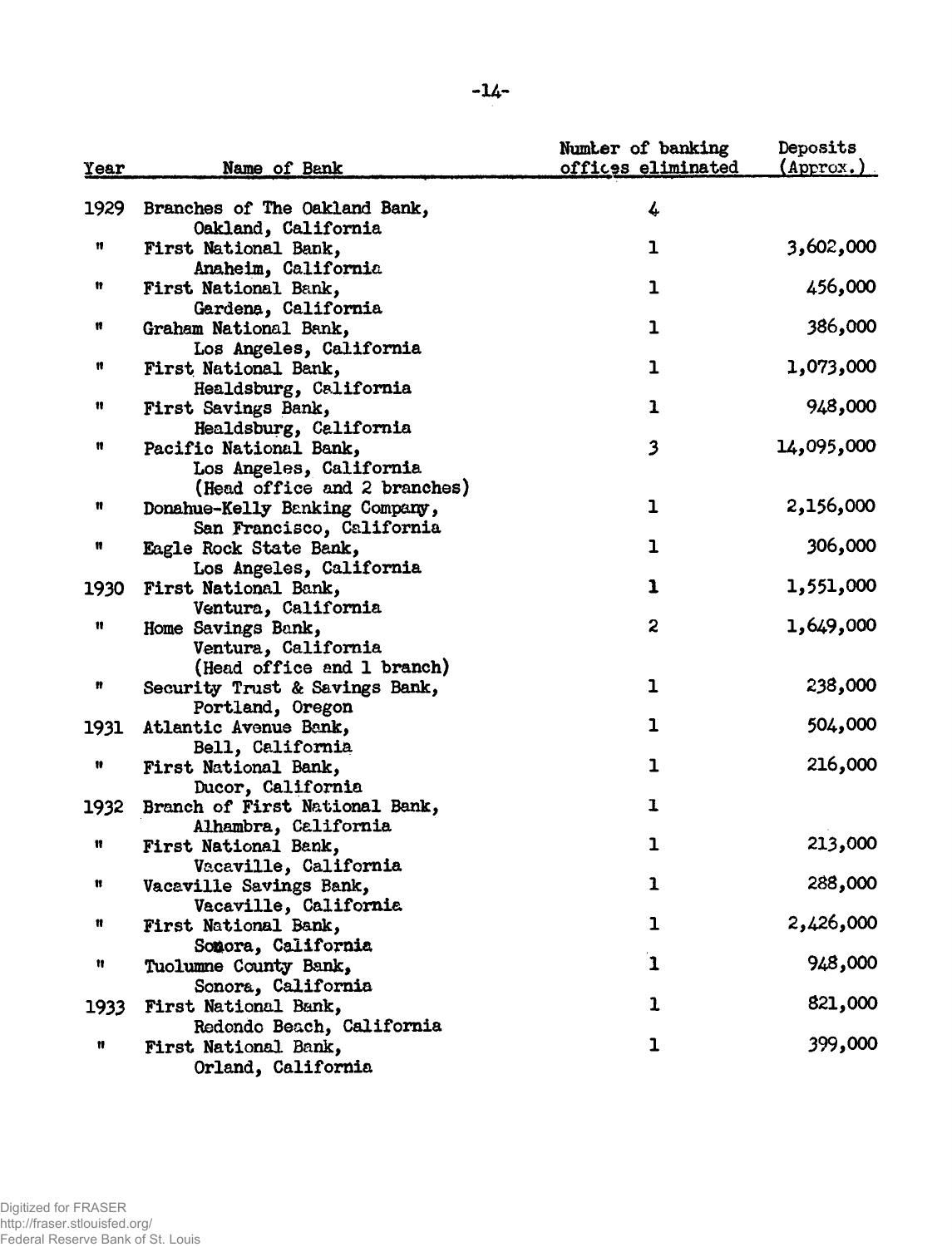| <u>Year</u> | <u>Name of Bank</u>                                                       | Number of banking<br>offices eliminated | Deposits<br>(Approx.) |
|-------------|---------------------------------------------------------------------------|-----------------------------------------|-----------------------|
| 1933        | Bank of Lassen County,<br>Susanville, California                          | ı                                       | 1,262,000             |
| Ħ           | Sebastopol Savings Bank,<br>Sebastopol, California                        | ı                                       | 579,000               |
| n           | Hibernia Bank,<br>Portland, Oregon                                        | ı                                       | 1,797,000             |
| u           | National Bank of Commerce,<br>Astoria, Oregon                             | 1                                       | 841,000               |
| n           | State Bank of Echo,<br>Echo, Oregon                                       | ı                                       | 79,000                |
| 1935        | Fortuna State Bank,<br>Fortuna, California                                | 1                                       | 148,000               |
| 1936        | State Bank of Ashland,<br>Ashland, Oregon                                 | 1                                       | 289,000               |
| n           | First National Bank,<br>Riverside, California                             | $\mathbf{1}$                            | 2,216,000             |
| n           | San Dimas Savings Bank,<br>San Dimas, California                          | $\mathbf{1}$                            | 265,000               |
| H           | Bank of Inglewood,<br>Inglewood, California<br>(Head office and 1 branch) | 2                                       | 1,787,000             |
| n           | Pomona Commercial & Savings Bank<br>Pomona, California                    | $\mathbf{1}$                            | 789,000               |
| n           | First National Bank,<br>Paso Robles, California                           | ı                                       | 614,000               |
| Ħ           | Ferndale Bank,<br>Ferndale, California                                    | $\mathbf{1}$                            | 857,000               |
| n           | Seaboard National Bank,<br>Los Angeles, California<br>(Head office)       | ı                                       | 13,491,000            |
| 1937        | Central Bank of Oakland,<br>Oakland, California<br>(Head office)          | $\mathbf{1}$                            | 37,664,000            |
| n           | Los Nietos Valley Bank,<br>Downey, California                             | 1                                       | 1,317,000             |
| n           | Covina Valley Savings Bank,<br>Covina, California                         | 1                                       | 980,000               |
| n           | First National Bank,<br>Covina, California                                | $\mathbf{1}$                            | 1,050,000             |
| It          | First Central National Bank,<br>Calexico, California                      | 1                                       | 856,000               |
| n           | First Savings Bank,<br>Glendora, California                               | $\mathbf{1}$                            | 608,000               |
| n           | Bank of Lakeview,<br>Lakeview, Oregon                                     | 1                                       | 784,000               |
| 1938        | First National Bank,<br>Napa, California                                  | $\mathbf{1}$                            | 3,948,000             |
| 1939        | Estacada State Bank,<br>Portland, Oregon                                  | $\mathbf{1}$                            | 150,000               |

Digitized for FRASER http://fraser.stlouisfed.org/ Federal Reserve Bank of St. Louis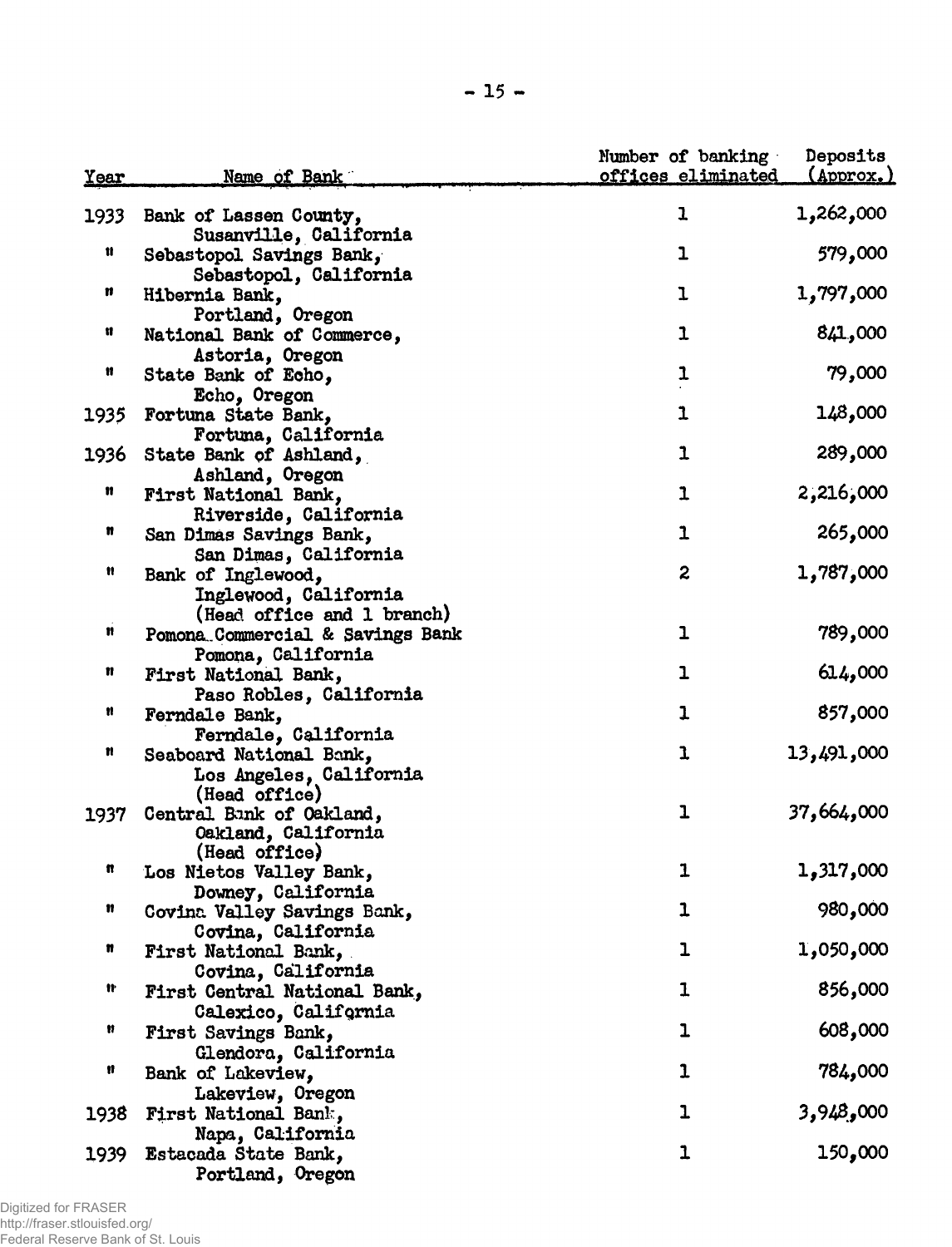| Year | Name of Bank                                                              | Number of banking<br>offices eliminated | Deposits<br>(Approx.) |
|------|---------------------------------------------------------------------------|-----------------------------------------|-----------------------|
|      | 1940 Branch of Bank of Pinole,<br>Crockett, California                    | ı                                       |                       |
|      | 1941 Bank of Suisun,<br>Suisun, California                                | 1                                       | 1,209,000             |
| Ħ    | Winters National Bank,<br>Winters, California                             | ı                                       | 328,000               |
|      | 1942 Farmers & Merchants Bank,<br>Gardena, California                     | ı                                       | 710,000               |
| Ħ    | Citizens National Bank,<br>Ontario, California                            | ı                                       | 1,481,000             |
| 1943 | Bank of Galt,<br>Galt, California                                         | ı                                       | 543,000               |
|      | 1944 Bank of Corning,<br>Corning, California                              | ı                                       | 1,752,000             |
| n    | First National Bank,<br>Laton, California                                 | ı                                       | 932,000               |
| Ħ    | Branch of Bank of Newman,<br>Newman, California                           | ı                                       |                       |
|      | 1948 First National Trust & Savings Bank,<br><b>Fullerton, California</b> |                                         | 4,044,000             |

PARAGRAPH SEVEN—Commencing on or about May 18, 1943, and at various times thereafter respondent has attempted, either directly or through one or more of its controlled companies or agents, to acquire a controlling stock interest in the Citizens National Trust & Savings Bank, Los Angeles, California. In furtherance of such attempts respondent has acquired and now owns, either directly or through one or more of its controlled companies or nominees, approximately 58,937 shares of the said Citizens National Trust & Savings Bank, which number of shares represents approximately 23 per cent of the total number of shares of said bank now outstanding. Citizens National Trust & Savings Bank is a national bank operating through a head office and 33 branches, all located in Los Angeles County, California, having deposits of individuals, partnerships and corporations of approximately \$315,000,000. Citizens National Trust & Savings Bank is engaged in interstate commerce within the purview of Section 7 of the Act of Congress approved October 15, 1914 (Clayton Act)• Should respondent acquire a controlling stock interest in such bank the number of banking offices which respondent controls in Los Angeles County, California, would be increased from approximately 157 to 191, or from approximately 42 per cent of all banking offices in Los Angeles County to approximately 51 per cent in such county j and the amount of deposits of individuals, partnerships and corporations which respondent controls in such county would be increased from approximately \$1,656,000,000 to #1,971,000,000 or from 37 per cent to 45 per cent of all such deposits in such county.

PARAGRAPH EIGHT—Upon information and belief, that respondent, unless restrained, intends to and will further expand its banking interests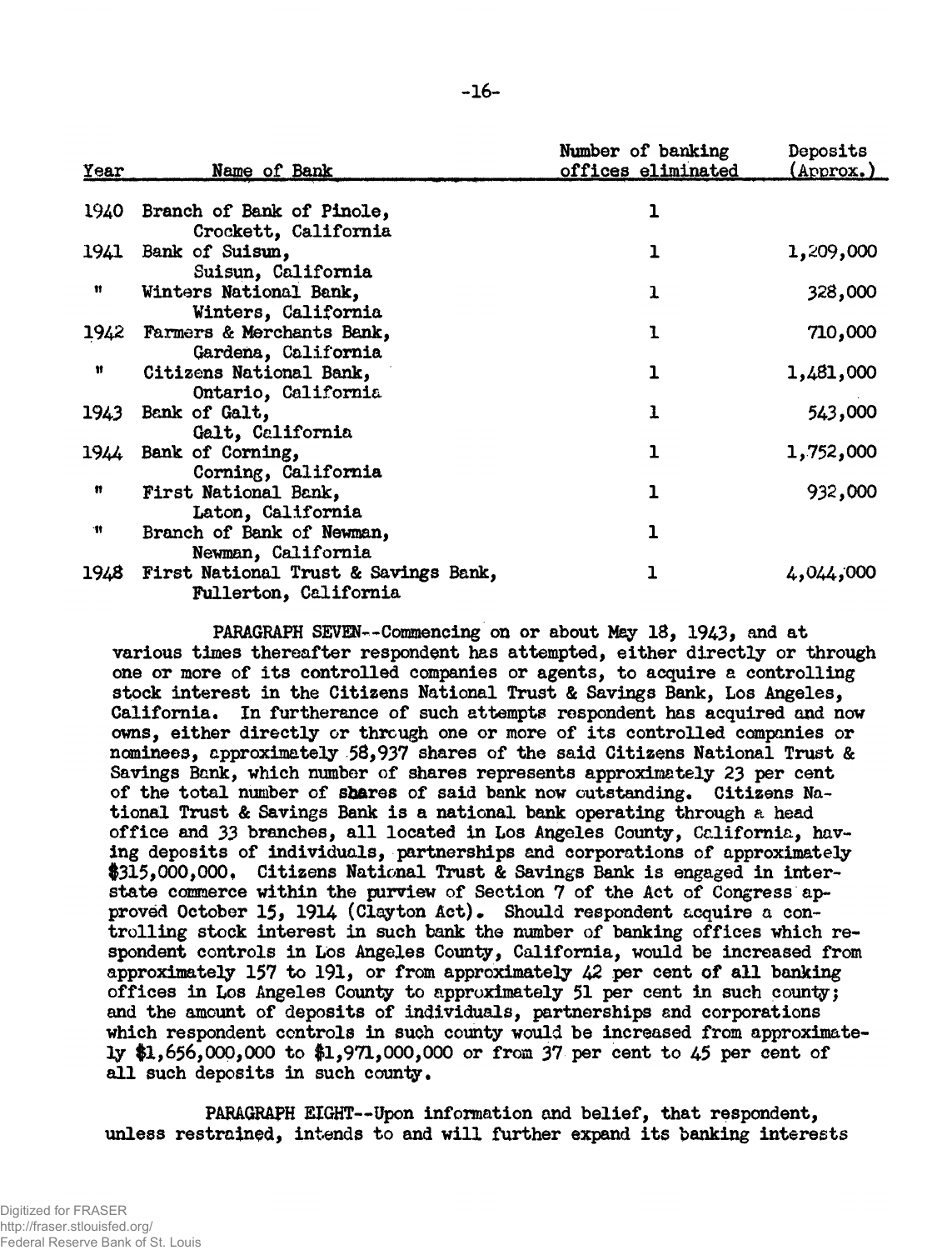by acquiring the controlling stock interest in the Citizens National Trust & Savings Bank of Los Angeles, California, as well as controlling stock interests in other independent banks now operating or which in the future will be operating in the States of California, Oregon, Nevada, Arizona and Washington in competition with one or more of the banks now controlled by respondent.

PARAGRAPH NINE—The acquisition by respondent of the capital stocks of the banks listed in Paragraphs Four, Five and Six herein, as well as the acquisition by it of the stock of Citizens National Trust & Savings Bank, Los Angeles, California, was contrary to law in violation of Section 7 of the said Clayton Act, and the effect of such acquisition of such stocks may be, has been and is:

(a) To substantially lessen competition in the commercial banking business between some or all of such banks; or

(b) To restrain commerce in the commercial banking business in the sections or communities in which such banks were severally engaged at the time of such acquisition or in some of such sections or communitiesj or

(c) To tend to create a monopoly of commerce in respondent in the commercial banking business, particularly in banking offices, bank deposits and bank credit in the five-state area of California, Oregon, Nevada, Arizona and Washington or in various sections or communities in the said five states.

WHEREFORE, THE PREMISES CONSIDERED the Board of Governors of the Federal Reserve System on this 24th day of June, A, D. 1948, issues its complaint against said respondent.

## NOTICE

Notice is hereby given you, Transamerica Corporation, respondent herein, that the 12th day of October, A. D. 1948, at 10:30 o'clock in the forenoon, is hereby fixed as the time and the offices of the Board of Governors of the Federal Reserve System, in the City of Washington, D. C., as the place, when and where a hearing will be had on the charges set forth in this complaint, at which time and place you shall have the right, under said Act, to appear and show cause why an order should not be entered by said Board requiring you to cease and desist from the violation of the law charged in this complaint and to divest yourself of the stock